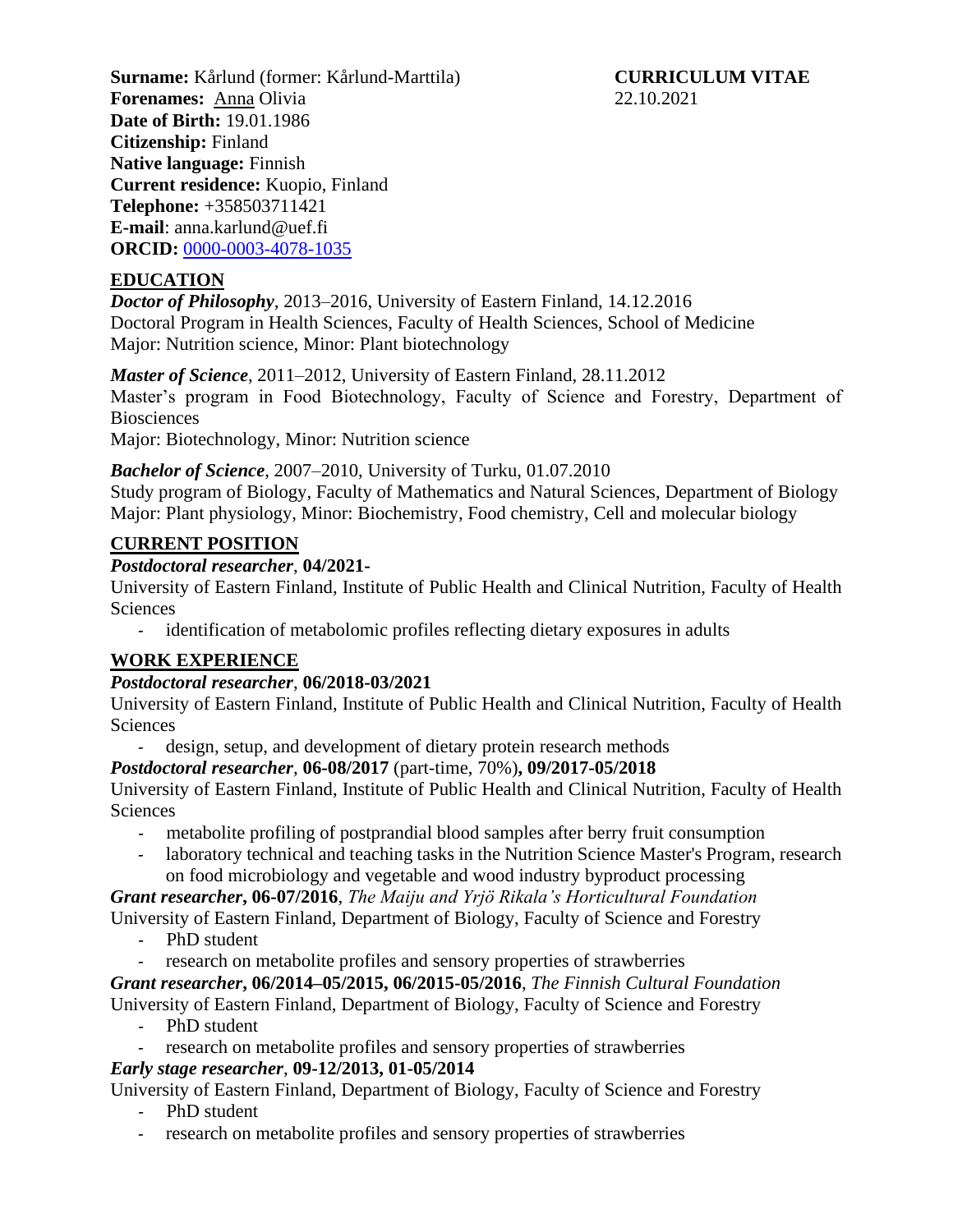## *Grant researcher,* **06-08/2013**, *The Maiju and Yrjö Rikala's Horticultural Foundation*

University of Eastern Finland, Department of Biology, Faculty of Science and Forestry

- PhD student
- research on metabolite profiles and sensory properties of strawberries

## *Early stage researcher*, **01-03/2013, 04-05/2013**

University of Eastern Finland, Department of Biology, Faculty of Science and Forestry

- research on bioactive secondary metabolites and processing of berries and other food plants
- writing literature reviews for food companies

## *Research assistant*, **08/2011-12/2012**

University of Eastern Finland, Department of Biosciences / Department of Biology, Faculty of Science and Forestry

- research on bioactive secondary metabolites and processing of berries and other food plants *Research assistant*, **11/2009-05/2010** (several periods, hour-based work)**, 05-08/2010, 06-07/2011** University of Turku, Department of Biology, Faculty of Mathematics and Natural Sciences

- photosynthesis research, research on molecular biology of cyanobacteria

Career break, 08/2016-05/2017: finalizing the doctoral degree; taking university-level management courses

# **GRANTS AND FUNDING**

- Academy of Finland project 'Cell2Eat', co-applicant, 1.9.2021-31.8.2025
- Research grant for studying plant protein solubility and digestibility, The Finnish Food Research Foundation, 4000 €, 16.3.-31.12.2021
- Targeted grant for Advanced Proteomics course at Wageningen University and Research, the Netherlands, NuGO association, 775  $\epsilon$ , 27.-30.8.2019
- Travelling grant for a laboratory visit abroad, The Finnish Food Research Foundation, 2200  $\epsilon$ , STLOpen Days 18.-22.3.2018, Science & technologie du lait & de l'œuf, INRA, Rennes, France
- Personal working grant, The Maiju and Yrjö Rikala's Horticultural Foundation,  $2000 \epsilon$ , 01.6.-31.7.2016
- Personal working grant, The Finnish Cultural Foundation,  $24000 \epsilon$ ,  $01.06.2015 31.05.2016$
- Travelling grant for the  $7<sup>th</sup>$  International Conference on Polyphenols and Health, Tours, France, The Maiju and Yrjö Rikala's Horticultural Foundation,  $3000 \, \epsilon$ , 27.-30.10.2015
- Personal grant for additional research costs, The Maiju and Yrjö Rikala's Horticultural Foundation, 5000 €, 01.04.2014–31.05.2016
- Personal working grant, The Finnish Cultural Foundation,  $22000 \text{ } \epsilon$ , 01.06.2014–31.05.2015
- Personal working grant, The Maiju and Yrjö Rikala's Horticultural Foundation, 6000  $\epsilon$ , 01.06.2013–31.08.2013

# **RESEARCH OUTPUT**

Total number of peer-reviewed journal publications: 17

Method development: *in vitro* digestion protocols for adult and infant conditions to study protein digestibility, mineral solubility, and probiotic stability